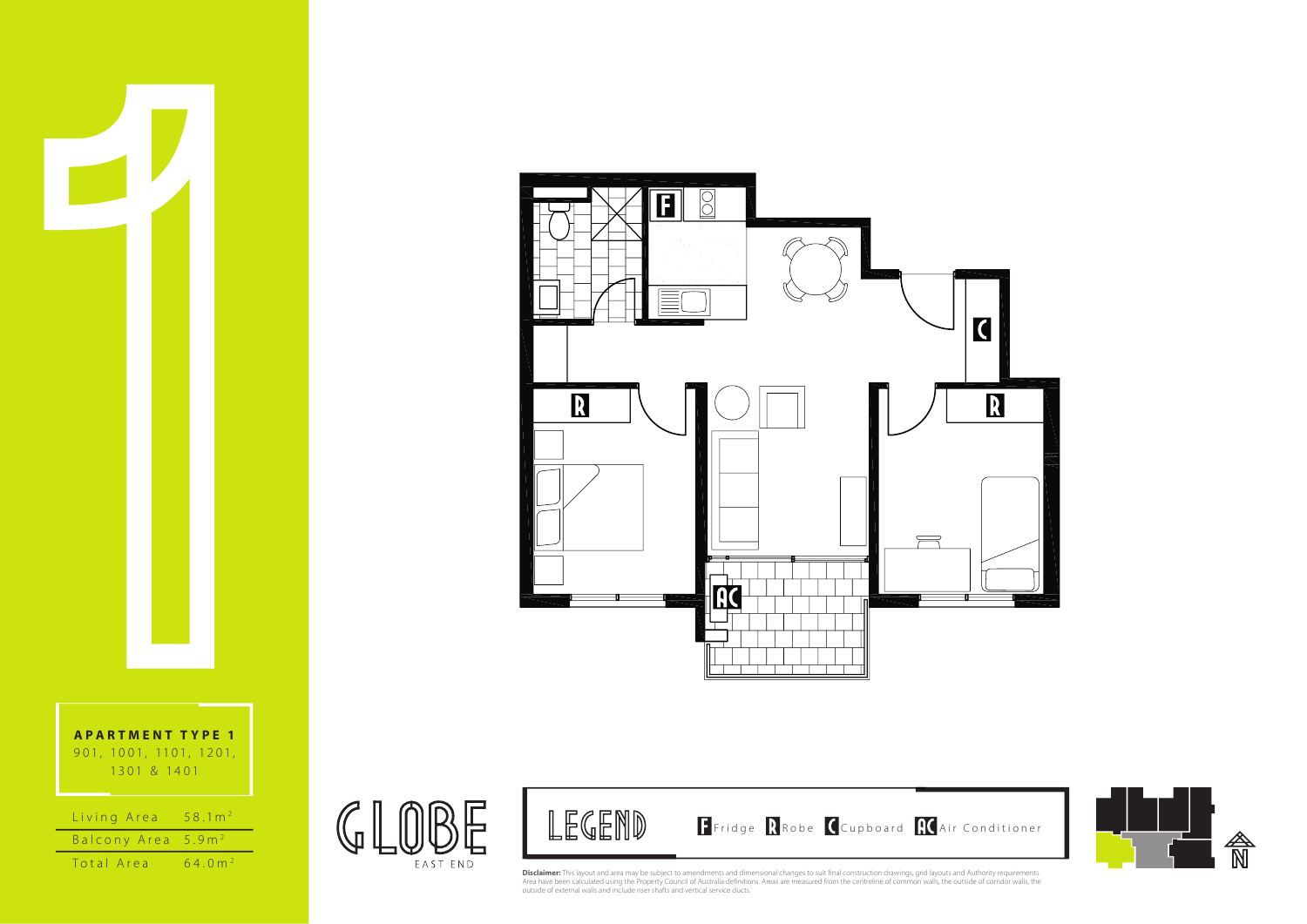**A P A RTMENT T YPE 2** 9 0 2 , 10 0 2 , 11 0 2 , 12 0 2 , 1302 & 1402

| Living Area           | 63.9 m <sup>2</sup> |
|-----------------------|---------------------|
| Balcony Area $6.3 m2$ |                     |
| Total Area            | 70.2 m <sup>2</sup> |

 $\mathbb{G}$ 

EAST END





**Disclaimer:** This layout and area may be subject to amendments and dimensional changes to suit final construction drawings, grid layouts and Authority requirements.<br>Area have been calculated using the Property Council of

LEGEND

Fridge RRobe Cupboard RCAir Conditioner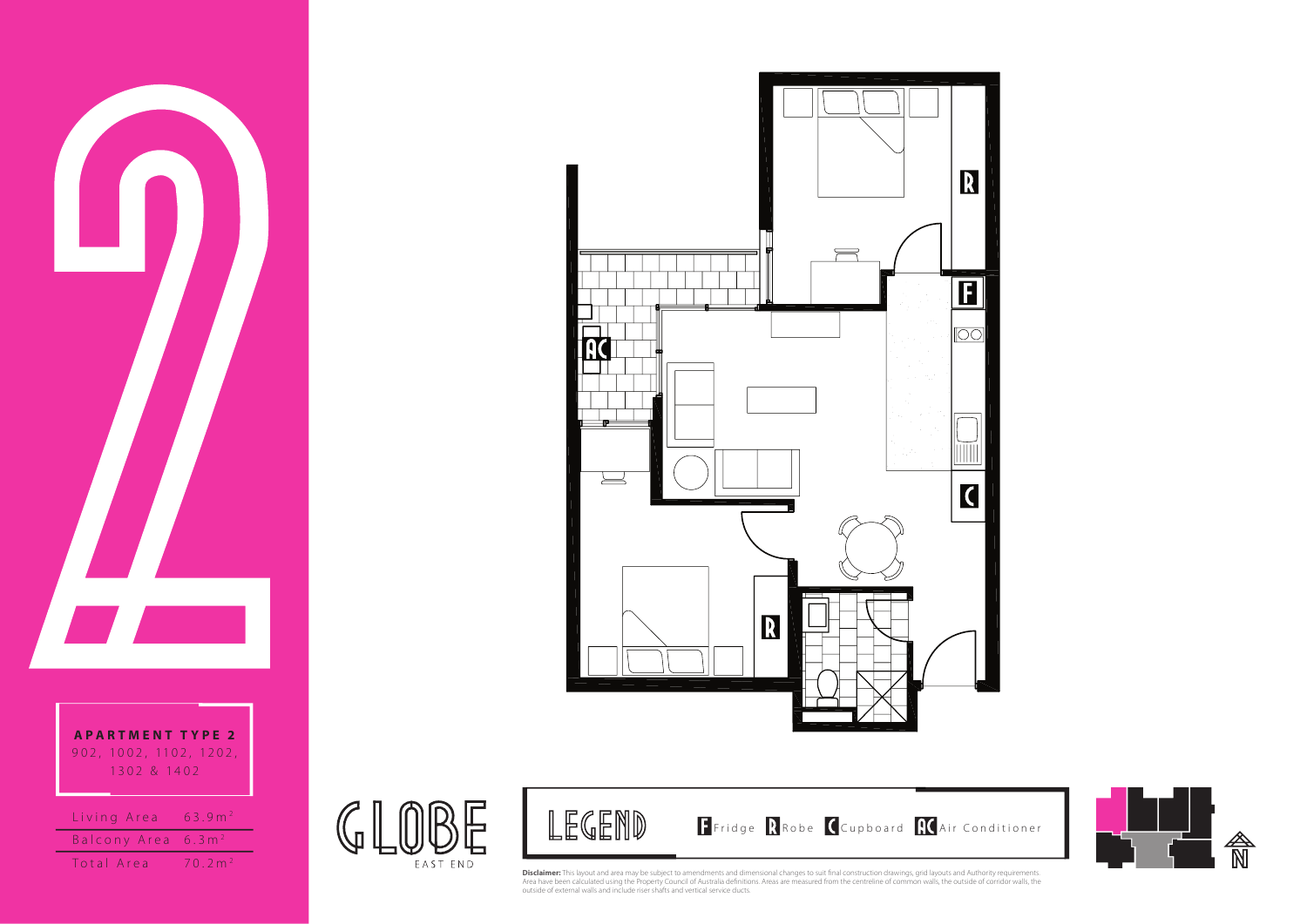

Total Area 69.7m<sup>2</sup>

 $\mathbb{G}$ 

EAST END





LEGEND

**Disclaimer:** This layout and area may be subject to amendments and dimensional changes to suit final construction drawings, grid layouts and Authority requirements.<br>Area have been calculated using the Property Council of

Fridge RRobe Cupboard RCAir Conditioner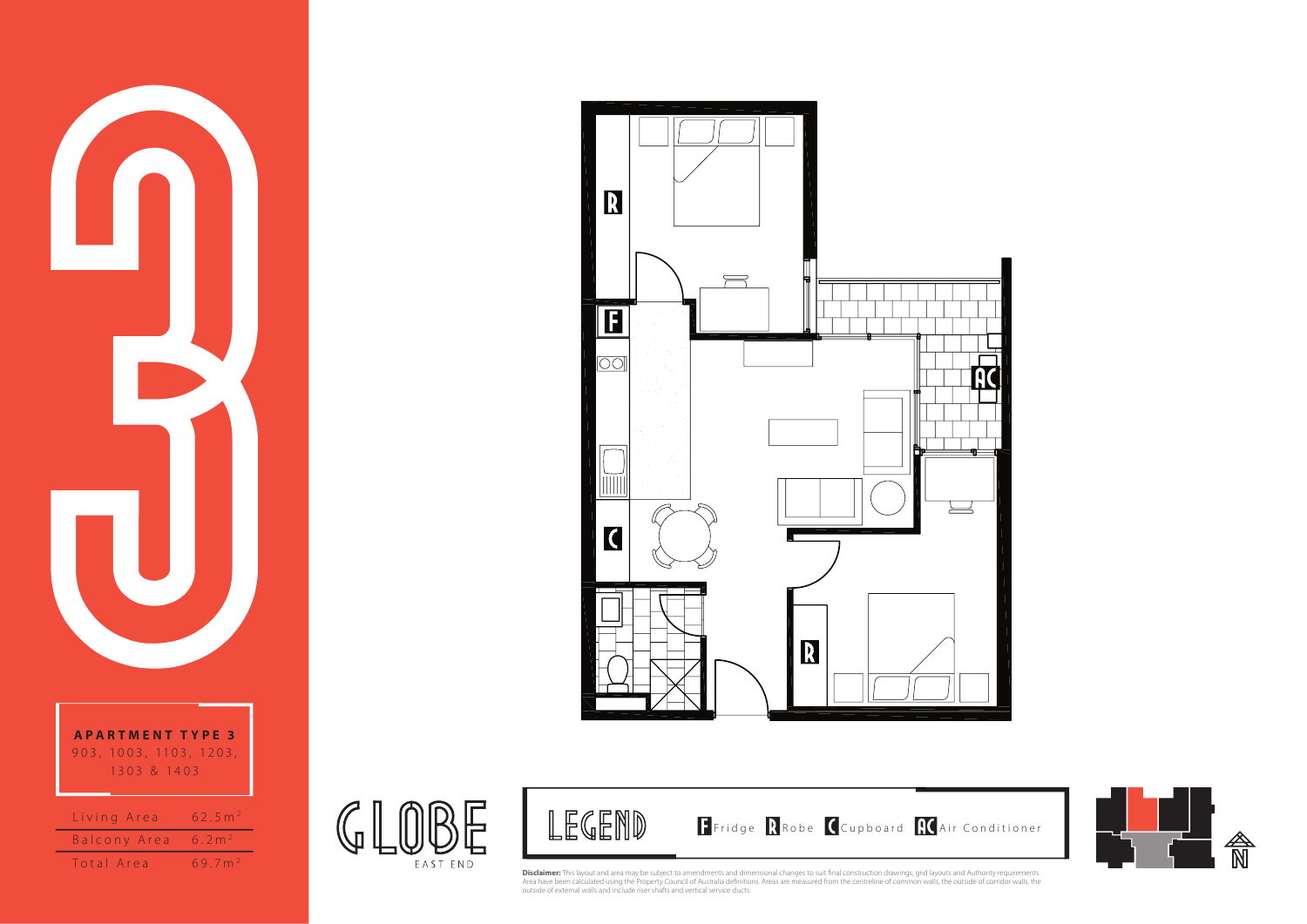

| Living Area  | 62.3 m <sup>2</sup>   |
|--------------|-----------------------|
| Balcony Area | 6.2 m <sup>2</sup>    |
| Total Area   | $68.5$ m <sup>2</sup> |





 $\mathbb{G}$ 

EAST END



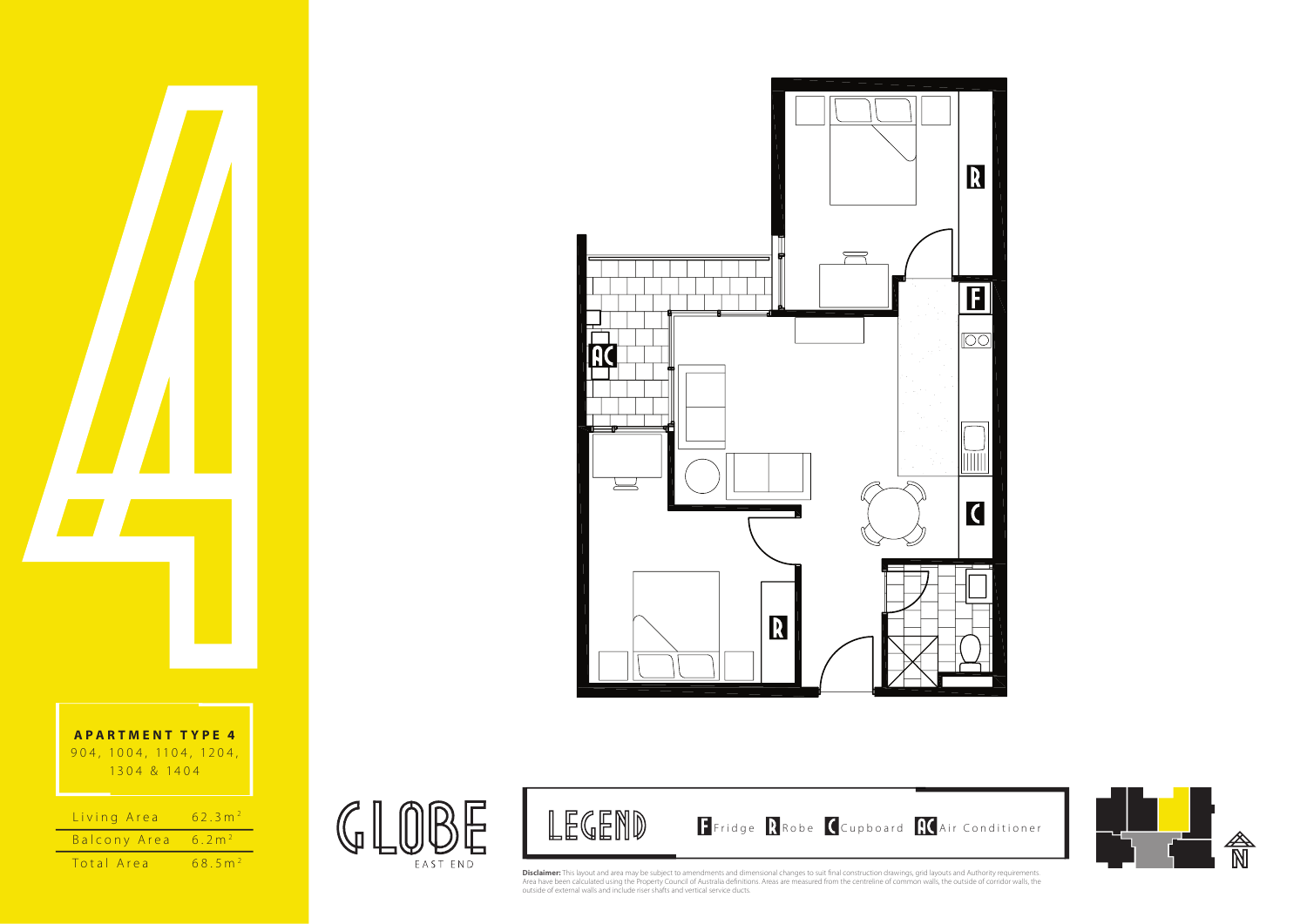





 $\mathbb{C}$